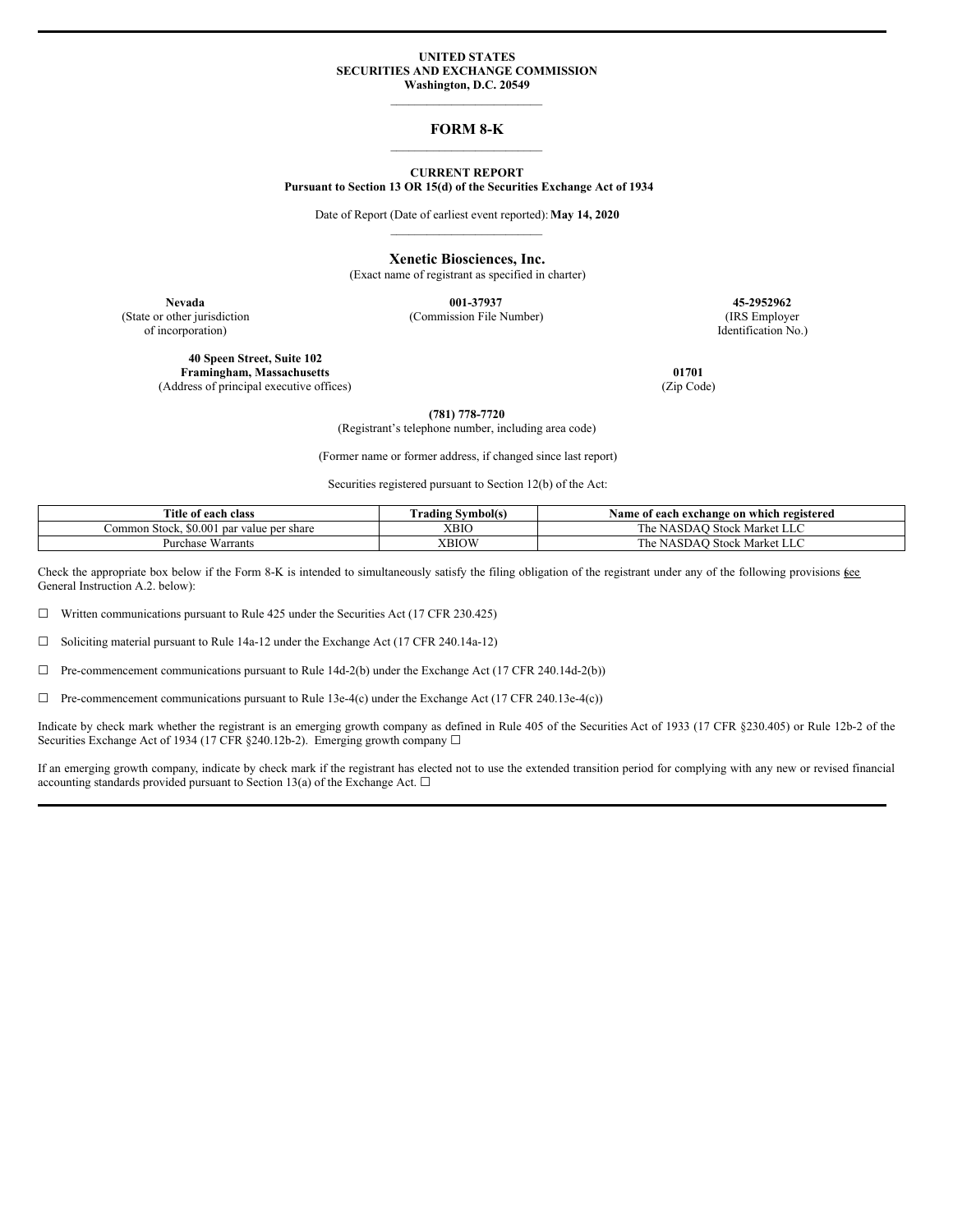### **Item 2.02. Results of Operations and Financial Condition.**

On May 14, 2020, Xenetic Biosciences, Inc. (the "Company") issued a press release announcing results for the quarter ended March 31, 2020 and providing a corporate update.

The full text of the press release is furnished as Exhibit 99.1 to this Current Report on Form 8-K and hereby incorporated in this Item 2.02 by reference. The information in this Item 2.02, including Exhibit 99.1 attached hereto, shall not be deemed "filed" for purposes of Section 18 of the Securities Exchange Act of 1934, as amended, nor shall it be deemed incorporated by reference in any filing under the Securities Act of 1933, as amended, except as shall be expressly set forth by specific reference in such filing.

### **FORWARD-LOOKING STATEMENTS**

This Form 8-K, including the press release, contains forward-looking statements for purposes of the safe harbor provisions of the Private Securities Litigation Reform Act of 1995. All statements contained in this Form 8-K, including the press release, other than statements of historical facts may constitute forward-looking statements within the meaning of the federal securities laws. These statements can be identified by words such as "expects," "plans," "projects," "will," "may," "anticipates," "believes," "should," "intends," "estimates," and other words of similar meaning. Any forward-looking statements contained herein are based on current expectations, and are subject to a number of risks and uncertainties. Many factors could cause our actual activities or results to differ materially from the activities and results anticipated in forward-looking statements. These risks and uncertainties include those described in the "Risk Factors" section of the Company's Annual Report on Form 10-K for the fiscal year ended December 31, 2019 filed with the Securities and Exchange Commission (the "SEC") on March 26, 2020, as amended on April 29, 2020, and subsequent reports that the Company may file with the SEC. In addition, forward-looking statements may also be adversely affected by general market factors, general economic and business conditions, including potential adverse effects of public health issues, such as the COVID-19 pandemic, on economic activity, competitive product development, product availability, federal and state regulations and legislation, the regulatory process for new product candidates and indications, manufacturing issues that may arise, patent positions and litigation, among other factors. The forward-looking statements contained in this Form 8-K, including the press release, speak only as of the date the statements were made, and the Company does not undertake any obligation to update forward-looking statements, except as required by law.

2

| Item 9.01. | <b>Financial Statements and Exhibits.</b> |  |
|------------|-------------------------------------------|--|
|------------|-------------------------------------------|--|

(d) Exhibits

| <b>Exhibit No.</b> | <b>Description</b>                                                                                                        |
|--------------------|---------------------------------------------------------------------------------------------------------------------------|
| 99.1               | Press Release dated May 14, 2020 pertaining to the financial results of the Company for the quarter ended March 31, 2019. |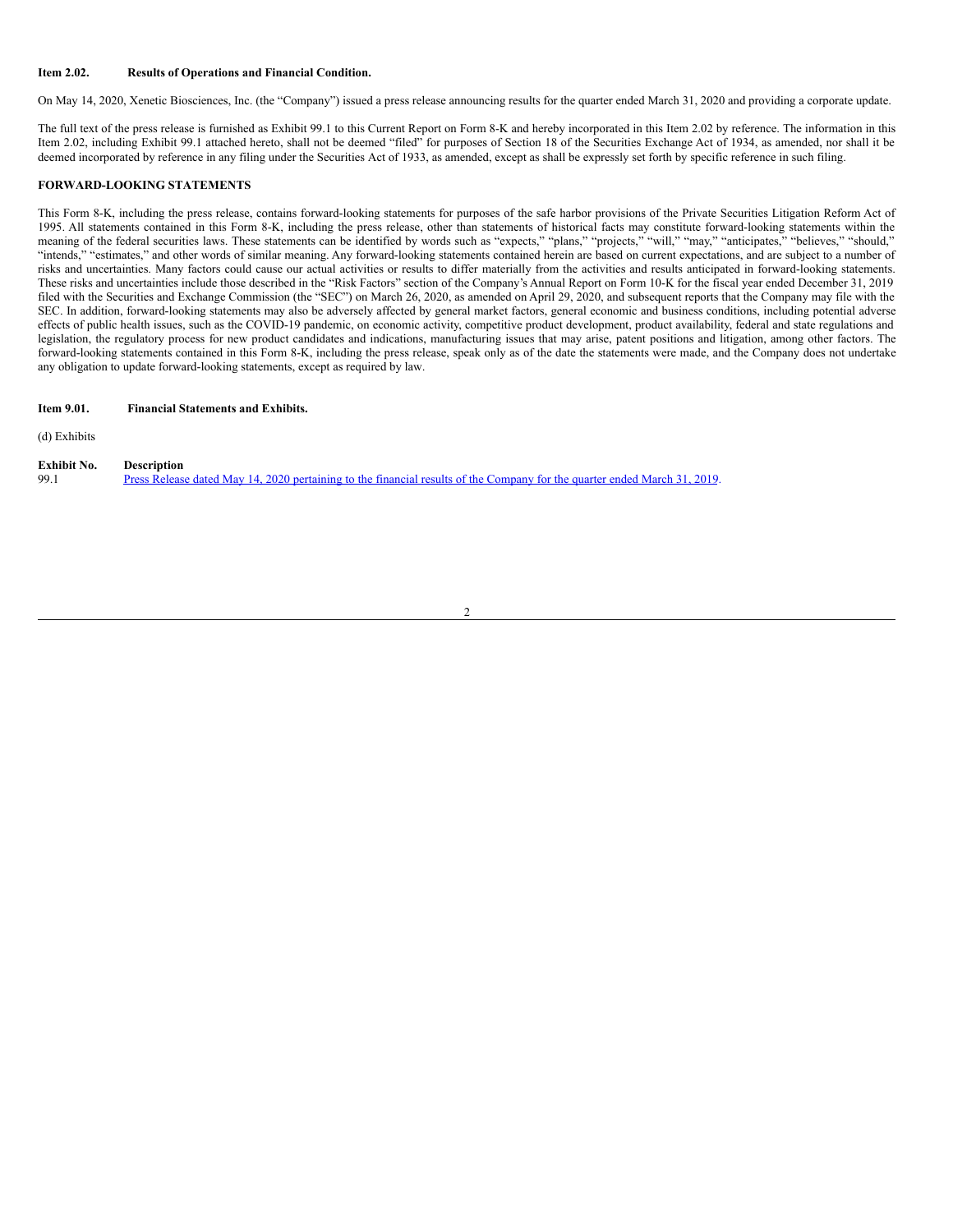### **SIGNATURES**

Pursuant to the requirements of the Securities Exchange Act of 1934, the registrant has duly caused this report to be signed on its behalf by the undersigned hereunto duly authorized.

# **XENETIC BIOSCIENCES, INC.**

By: /s/ James Parslow Date: May 14, 2020 Name: James Parslow Title: Chief Financial Officer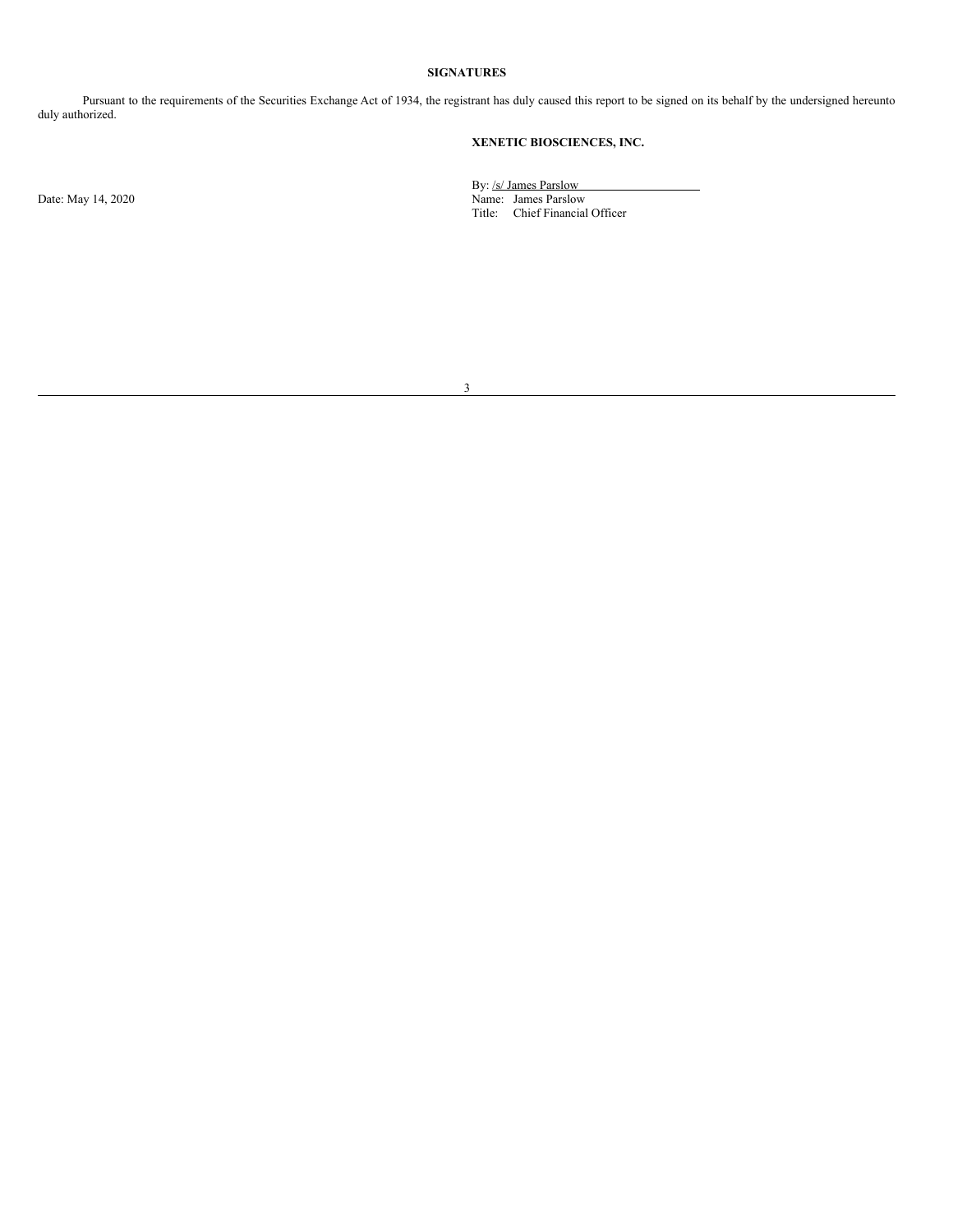

# **Xenetic Biosciences, Inc. Reports First Quarter 2020 Financial Results and Provides Corporate Update**

- Company poised to execute on near- and long-term value-driving milestones to advance preclinical development of its XCART<sup>IM</sup> CAR T therapy platform -

*– Continuing to progress discussions to secure academic collaborations to advance the XCART platform –*

*– Cash on hand expected to fund operations through mid-2021 –*

**FRAMINGHAM, MA – (May 14, 2020)** – Xenetic Biosciences, Inc. (NASDAQ: XBIO) ("Xenetic" or the "Company"), a biopharmaceutical company focused on advancing XCART™, a personalized CAR T platform technology engineered to target patient- and tumor-specific neoantigens, today reported its financial results for the quarter ended March 31, 2020 and provided a corporate update.

"Over the course of the first quarter, we continued to make encouraging progress towards securing academic collaborations, the next major milestone for us in advancing the XCART platform," commented Jeffrey Eisenberg, Chief Executive Officer of Xenetic. "Additionally, despite the fact that the COVID-19 health pandemic carries on, we have been fortunate to not have experienced any significant operational impacts and have maintained a cash runway expected to fund our projected operational and development efforts through mid-2021. We are excited for the year ahead and to further unlock the value that the XCART technology platform holds."

XCART Platform Technology Overview: Significantly differentiated, proprietary approach to personalized CAR T therapy for the treatment of multiple tumor types of B-cell Non-Hodgkin lymphomas, an area of significant unmet need, with the potential to address an initial global market opportunity of over \$5 billion annually.<sup>[1]</sup> Xenetic believes *XCART has the potential to transform CAR T therapy.*

The Company announced in February 2020 the appointments of Greg MacMichael, Ph.D. and Maksim Mamonkin, Ph.D. to its Scientific Advisory Board, each of whom brings with them extensive knowledge in cell therapy engineering and design, cell therapy manufacturing, and CMC expertise and capabilities. Both Dr. MacMichael and Dr. Mamonkin are actively engaged with the Company to advance the development of the XCART technology platform.

Xenetic is actively engaged in ongoing discussions to advance the development of XCART through one or more collaborations with academic or development partners.

[1] Market Reports World GLOBAL NON-HODGKIN LYMPHOMA THERAPEUTICS MARKET - SEGMENTED BY TYPE OF TREATMENT - GROWTH, TRENDS AND FORECASTS (2018 - 2023); BioPharm Insight Surveillance, Epidemiology, and End Results (SEER) 9 registries, National Cancer Institute, 2017

1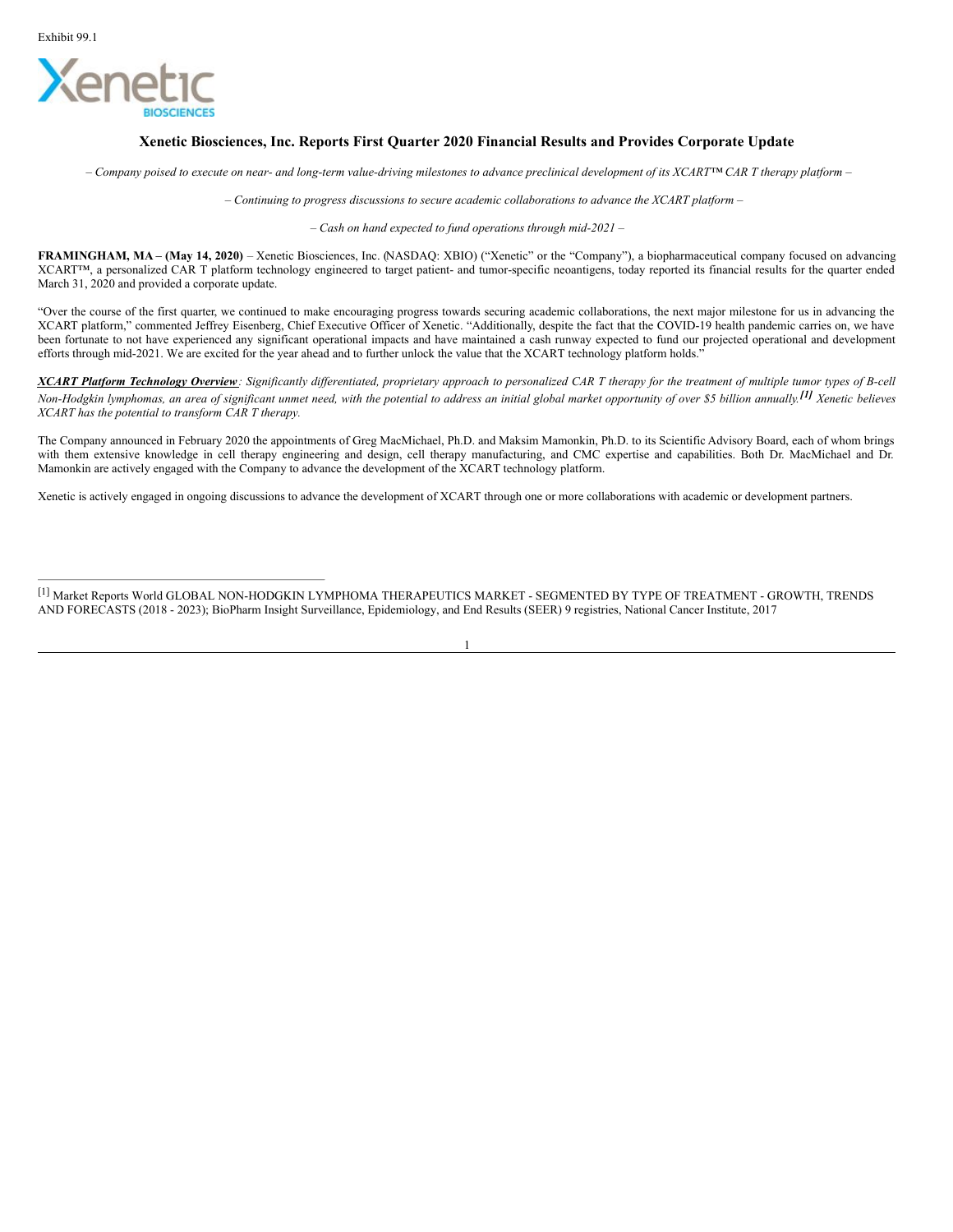## <span id="page-4-0"></span>**Expected 2020 Milestones**

- Enter into academic site collaborations
- · INTERACT meeting with the United States Food and Drug Administration ("FDA")
- Advance IND-enabling studies
- Explore opportunities for Orphan Drug designation

PolyXen® Platform Technology: Patent-protected platform technology designed for protein or peptide therapeutics, enabling next-generation biological drugs by prolonging *a drug's circulating half-life and potentially improving other pharmacological properties.*

### **Program Highlights:**

- Exclusive License Agreement with Takeda Pharmaceuticals Co. Ltd. ("Takeda") in the field of coagulation disorders. Takeda currently has one active development program underway utilizing the PolyXen platform technology.
- · Royalty payments expected to continue to grow as the relevant product launch continues to be rolled out by the sublicensee.

### **Summary of Financial Results for First Quarter 2020**

Net loss for the three months ended March 31, 2020 was approximately \$1.2 million compared to a net loss of approximately \$1.3 million for the same period in 2019. As of March 31, 2020, working capital was \$9.2 million compared to \$9.7 million as of December 31, 2019. The decrease in working capital was primarily due to the Company's net loss for the three months ended March 31, 2020. The Company ended the quarter with approximately \$9.4 million of cash.

# **About Xenetic Biosciences**

Xenetic Biosciences, Inc. is a biopharmaceutical company focused on progressing XCART™, a personalized CAR T platform technology engineered to target patient- and tumor-specific neoantigens. The Company is initially advancing cell-based therapeutics targeting the unique B-cell receptor on the surface of an individual patient's malignant tumor cells for the treatment of B-cell lymphomas. XCART™ has the potential to fuel a robust pipeline of therapeutic assets targeting high-value oncology indications.

Additionally, Xenetic is leveraging PolyXen®, its proprietary drug delivery platform, by partnering with biotechnology and pharmaceutical companies. PolyXen® has demonstrated its ability to improve the half-life and other pharmacological properties of next-generation biologic drugs. The Company has an exclusive license agreement with Takeda Pharmaceuticals Co. Ltd. in the field of coagulation disorders and receives royalty payments under this agreement.

For more information, please visit the Company's website at www.xeneticbio.com and connect on Twitter, LinkedIn, and Facebook.